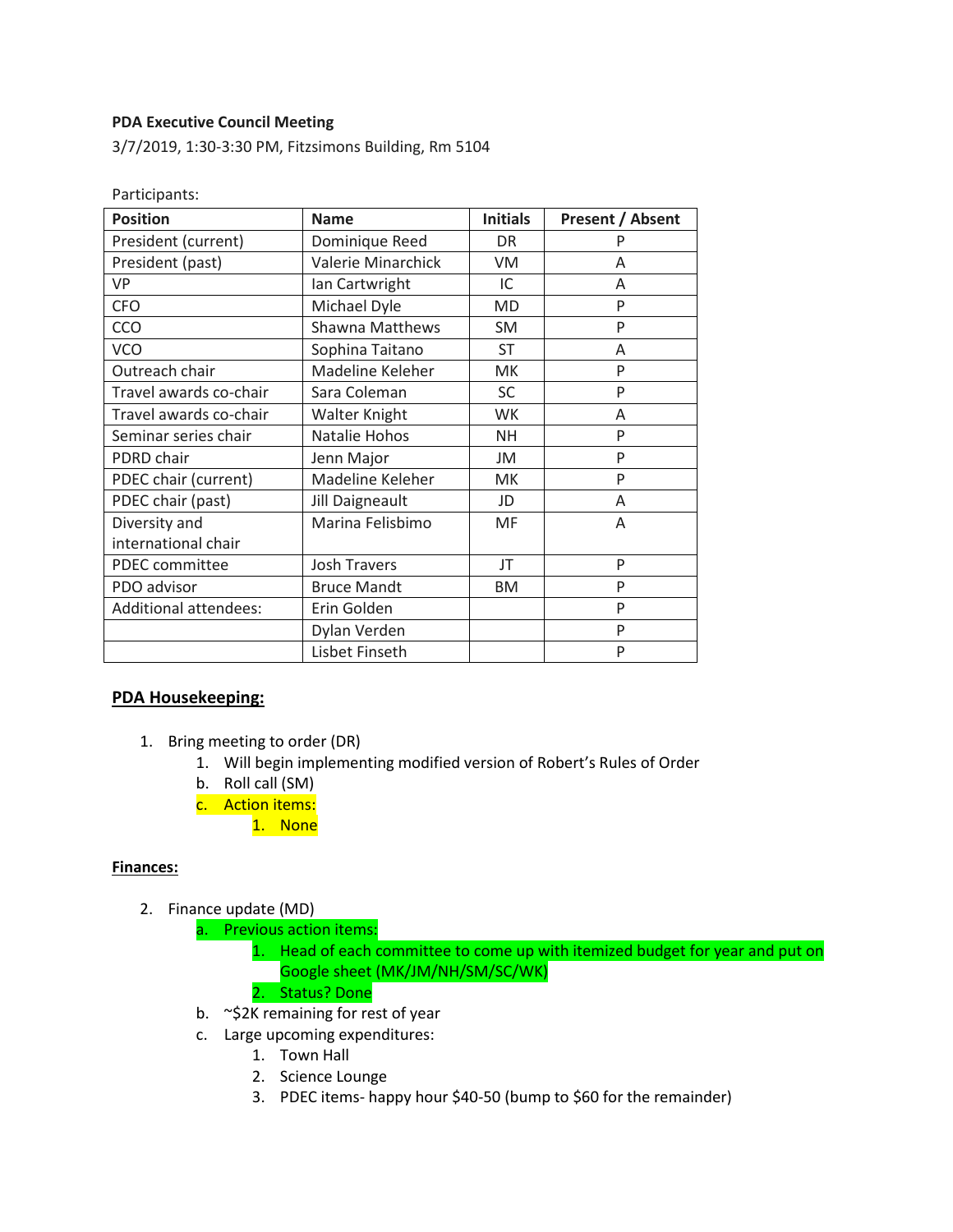- 4. Coffee hour supplies have been integrated into budget
- 5. YHIS- do we want to sponsor this?
	- 1. MK- can we purchase gift cards, would allow them to purchase plants and other supplies as needed
	- 2. BM- gift cards in an amount, need to be signed out, no way to keep tabs (how do we know that the gift card was submitted for those items?)
- 6. Budget projection per MD- after accounting for town hall, one more science lounge (3/27), happy hours, about \$1K remaining (\$300 for YHIS, \$600-700 after that), need to account for award for seminar series
	- 1. Science lounge is ~\$300 so would free up budget if we didn't do it
	- 2. NH- got a lot of postdocs interested and involved

# d. Action items:

1. Determine if we want to sponsor another Science Lounge (DR/all)

## **Community Development:**

- 3. P2P
	- a. Previous action items:
		- 1. Include topic for P2P on BM's calendar (Google calendar) (SM/ST) 2. Status? Done, but may need to be double-checked and revised (?)
	- b. Attendance is improving- about 10 people last meeting
	- c. Action items:
		- 1. Update P2P calendar (DR)
- 4. PDA digest (SM)
	- a. Previous action items:
		- 1. Get flyers and include upcoming PDA events in digest (SM)
		- 2. Include PDA calendar link (SM)
		- 3. Physical wellness for digest- put in postdoc rate (\$35) with link to wellness center (SM)
		- 4. Status? Done, but ongoing
	- b. Readership is up, click rate is up proportionally as well, so overall click % is fairly static
	- c. Action items:
		- 1. Give DR data for NPA meeting poster (SM)
		- 2. Send digest content to SM by 5 pm the Tuesday before digest goes out (all)

### 5. Social media (SM/ST)

- a. Previous action items:
	- 1. Take pics at events to publicize the PDA initiatives (excluding P2P) (all)
	- 2. Think about creating an online community for postdocs for things like resource sharing (i.e. "out of XX reagents") (NH/IC/all)
	- 3. Make a survey to see what postdocs would be interested in participating in re: online community (??)
	- 4. Make any key changes to website prior to migration (SM, ST)
	- 5. Status? Done but ongoing
- b. Website
	- 1. When is it moving to new host?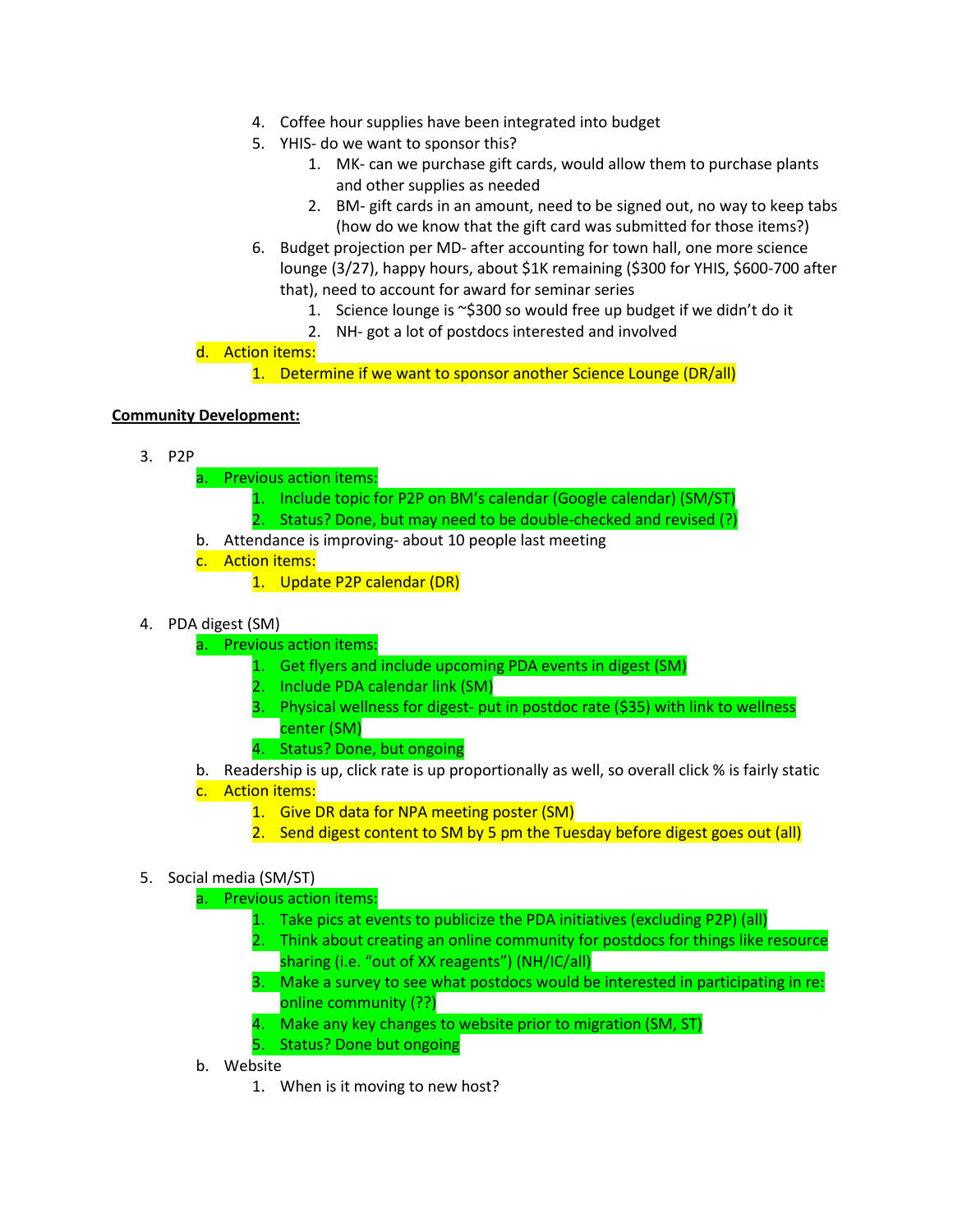- 2. Need pictures of ST, MF, plus short bio for each (dept, PI, project) to add to website
- 3. Naming of positions- not really important but if we are going to change the charter, might as well reflect this
	- 1. Communications Committee: Digital Communications Officer, Social Media Officer (Social Engagement?), Website Design Officer?
- c. Post photos on the PDA drive (make this consistent)
- d. Action items:
	- 1. Figure out details for website migration (SM/ST)
	- 2. Update website with changes to PDA leadership (SM/ST)
- 6. Postdoc of the month (POTM) program
	- a. Previous action items:
		- 1. Give away swag for POTM starting in March (DR)
		- 2. Go back and give past POTM swag (??)
		- 3. Update flyers and provide deadline to be considered for POTM in digest (deadline is 1/25)
		- 4. Keep tabs on POTM nominees and add to Google doc (SM)
		- 5. Status? Done but ongoing
	- b. Eligibility
		- 1. If they don't want it, they can reject the nomination
		- 2. for exec council members? PDA committee members?
			- 1. Ok to be on the council
			- 2. No need for a random number generator, keep a running list, if people
				- are nominated but not chosen, they move up to the next available slots
	- c. Action items:
		- 1. Put POTM headshots on PDA drive (SM)
- 7. Departmental reps program
	- a. Previous action items:
		- 1. Consider meeting with departmental reps twice per year to debrief and answer questions (DR/IC)
		- 2. Status? Trying to plan a meeting, waiting for responses to Doodle poll
		- b. IC and DR trying to plan a meeting
	- c. New postdoc packet- can be improved
		- 1. Maybe add dining options? (DR)
		- 2. Local guide
		- 3. Advertisement for rep program
	- d. Action items:
		- 1. Put new postdoc packet on Google drive (MK)
- 8. PDEC update
	- a. Previous action items:
		- 1. Create committee signup list to pass around at coffee hour (DR/IC)
		- 2. Get with BM to order coffee, new tea bags, and mini creamers off Amazon (MK)
		- 3. Learn how to get data off computer
		- 4. More PDA executive council present at happy hour (all)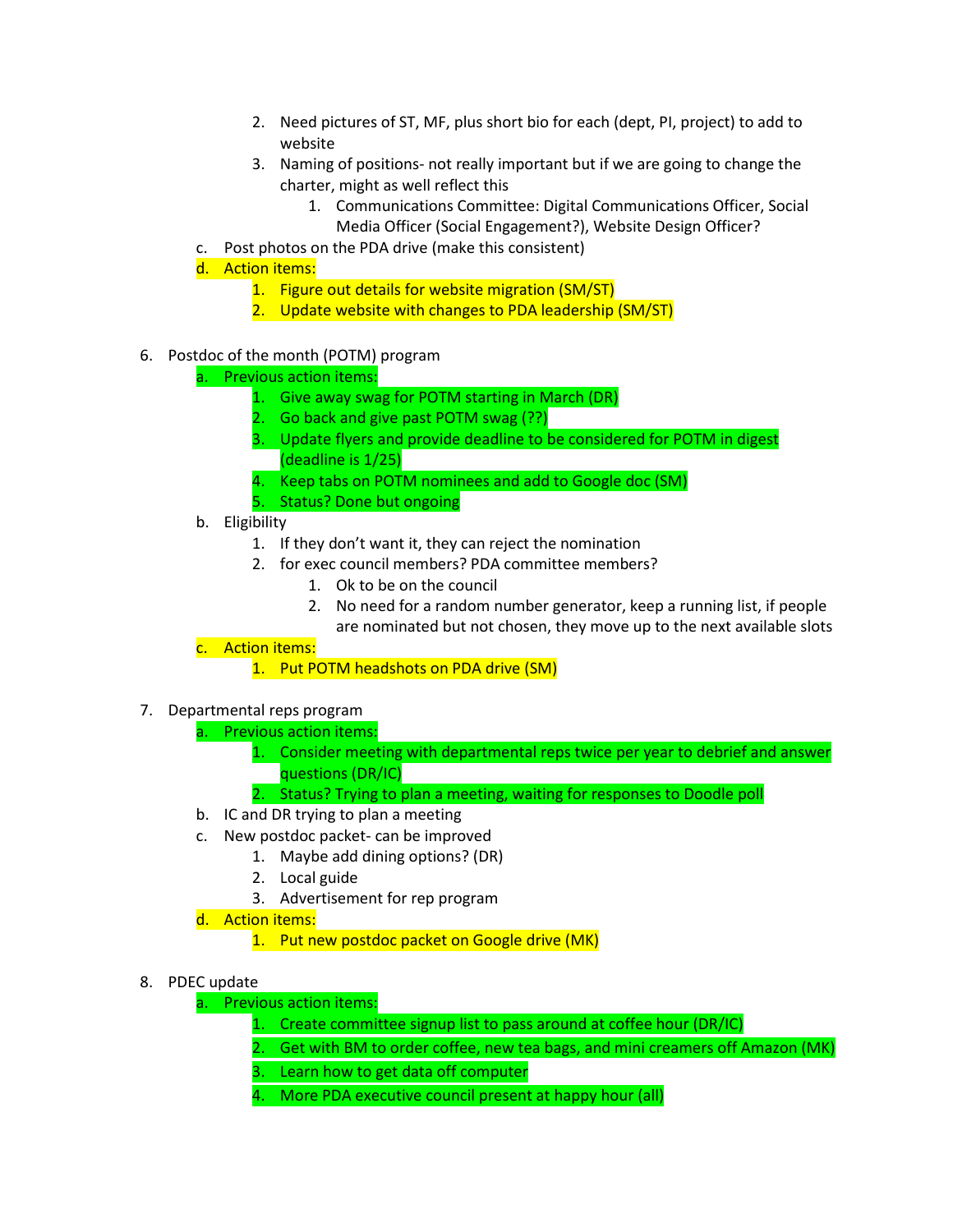5. Status? Done

- b. Coffee hour
	- 1. Next is on 3/12, had 34 people last time (keep advertising Starbucks coffee), DR bring donuts next time, but didn't make enough coffee
	- 2. To get a donut, bring your mug
	- 3. Feeling that the PDA is unwelcome to postdoc events- bring a postdoc and they can get in
- c. Happy hour
	- 1. First had 10 people, second had 15 people, made a reservation for 20
- d. Action items:
	- 1. Donuts for next time (DR)
- 9. Other PDEC proposed activities
	- a. Previous action items:
		- 1. Possible free day for postdocs at Health and Wellness Center
		- 2. Science Lounge- still ongoing?
		- 3. Status? MK met with a contact regarding free day at wellness center but problems communicating, sounded like free day might be extended to a few days or a whole week, never got back, may need to try and push it back to April
	- b. Action items:
		- 1. Continue exploring free day at Health and Wellness Center (MK)

### 10. Young Hands in Science update

- a. Previous action items:
	- 1. Promote YHIS to faculty to get them involved (all)
	- 2. Put advertisement for 5-min video blurbs for YouTube channel in digest (SM)
	- 3. Status? Digest part not done, SM to get link from MK
- b. First high school visit was much different than elementary school (more hesitant about fully participating in activity), didn't change their minds about wanting to be scientists
- c. Number of volunteers is good, just got first faculty member
	- 1. Time slots for students to come to the lab- Wed 3/20, need 1 person for 1:50- 2:10 slots, 2:15-2:30
	- 2. BM- this is part of a bigger conversation of how to bring in K-12 students about efficiency, fairness (for other schools)- need background check for those giving the tour, need to make a list of things they'll see, EHS needs to approve
- d. Action items:
	- 1. Advertise training videos in digest (SM)
	- 2. Evaluate schedules to see if any in PDA can volunteer their lab for students to come tour the lab; contact MK if possible (all)

### **Career Development:**

- 11. Seminar series update (NH)
	- a. Previous action items:
		- 1. Include topics in digest (SM)
		- 2. Help set up for 1/17 seminar series (JM)
		- 3. Status? Done
	- b. Make seminar series more inviting? BM can advertise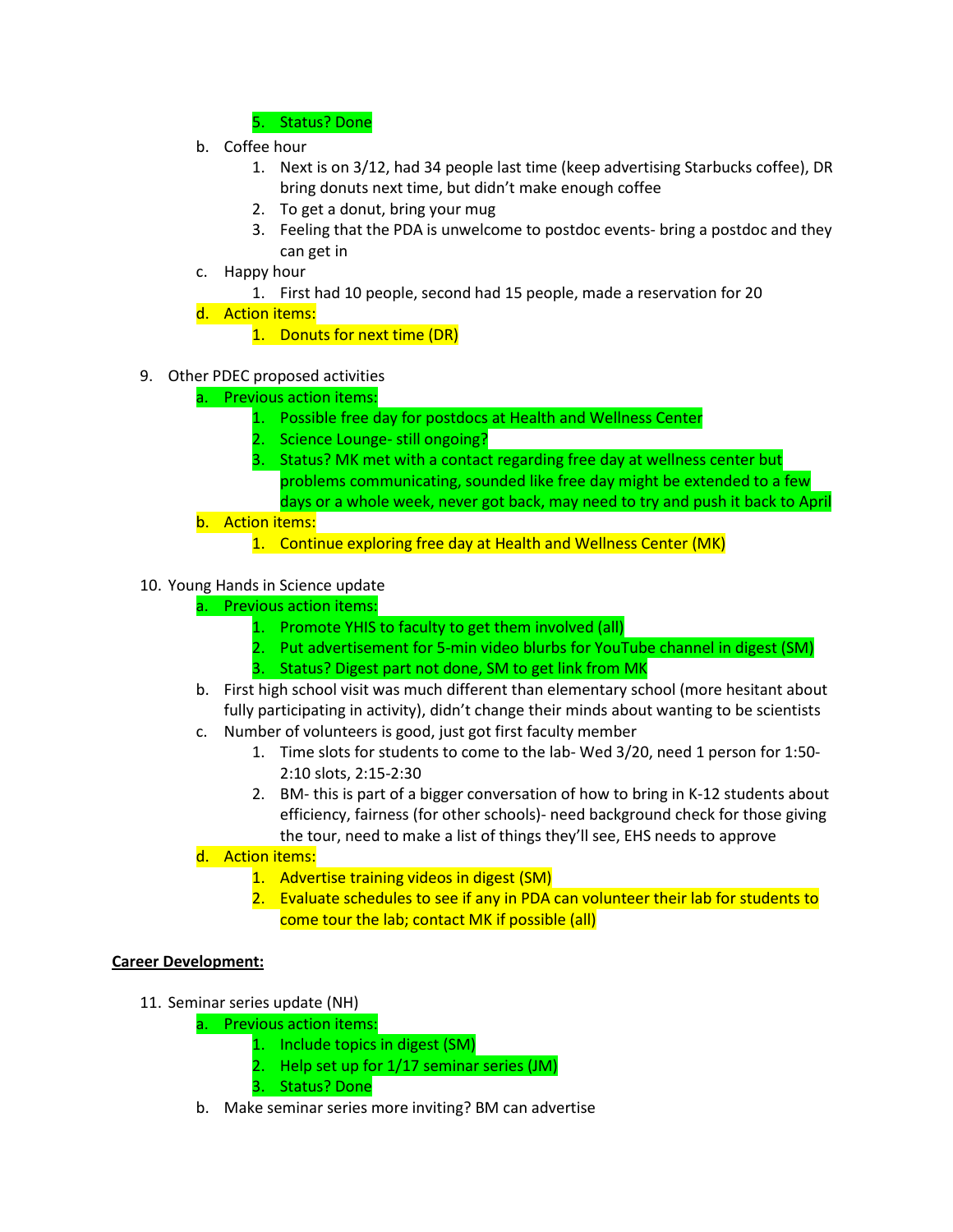- 1. NH- 25-30 people attending, running out of pizza already
- 2. BM- evaluate capacity and see if you can accommodate more people, some of our funding is specific to postdocs
- 3. BM- think about events where it needs to be postdoc only vs situations where PRAs, grad students can attend
- c. Do dual cycle of recruiting for seminar speakers (1 in the fall, 1 in the spring) bc a lot of people drop out in the spring
- d. Award for seminar series winner?
	- 1. Historically based off feedback questionnaire, winner gets a spot at PDRD, need to figure out what to give the winner since oral presentations cut out at PDRD
	- 2. Give award at PDRD- can use PDRD budget to provide an award for that?
	- 3. Maybe do large prize for first, smaller prize for second? Make it annual (JM), might help create incentive for people to sign up in the fall
- e. Action items:
	- 1. Consider asking Promega for additional \$ for pizza (NH)
	- 2. BM to include seminar series in announcements to grad students (BM)

## 12. Travel awards update (WK/SC)

- a. Previous action items:
	- 1. Email SC or WK with young faculty members who might serve as reviewers (all)
	- 2. Fix website and other avenues that publicize submission cycles and important deadlines (SM/ST)
	- 3. Finalize rubric that reviewers use to score applications (WK, SC)
	- 4. Status? Two new faculty members- 1 from National Jewish but not sure if that's going to work bc they need UCD credentials to log in, currently 33 judges but had 10 unique reviewers last time, ask each to judge 3
- b. Changing to 3 submission cycles makes people be more prepared, with 7 awards per cycle, so it's about a 30% success rate
- c. \$500 from School of Pharmacy
- d. 23 applicants for most recent cycle, 22 applicants valid, didn't use new rubric for this submission cycle but will use next time
- e. Action items:
	- 1. Prepare applications to have same language for judges and applicants for next cycle (SC/WK)

### 13. PDRD update (JM)

- a. Previous action items:
	- 1. Create PDRD blurb to include in packet to give to new postdocs to hand out at orientation or from department reps (JM)
	- 2. Decide how to measure faculty involvement in PDRD; what's the metric? (all) 3. Status? Done
- b. 2019 PDRD Committee meeting will be March 18 from 12-1PM in RC2 room 8105
- c. Only two applicants so far for PDRD design but deadline will be extended
- d. Do you need to report gift cards for tax purposes on your paycheck? (SC)
	- 1. BM to look into it
- e. Two speakers, one about career development (selling yourself as a scientist, morning speaker), afternoon speaker (clientele is companies, productivity)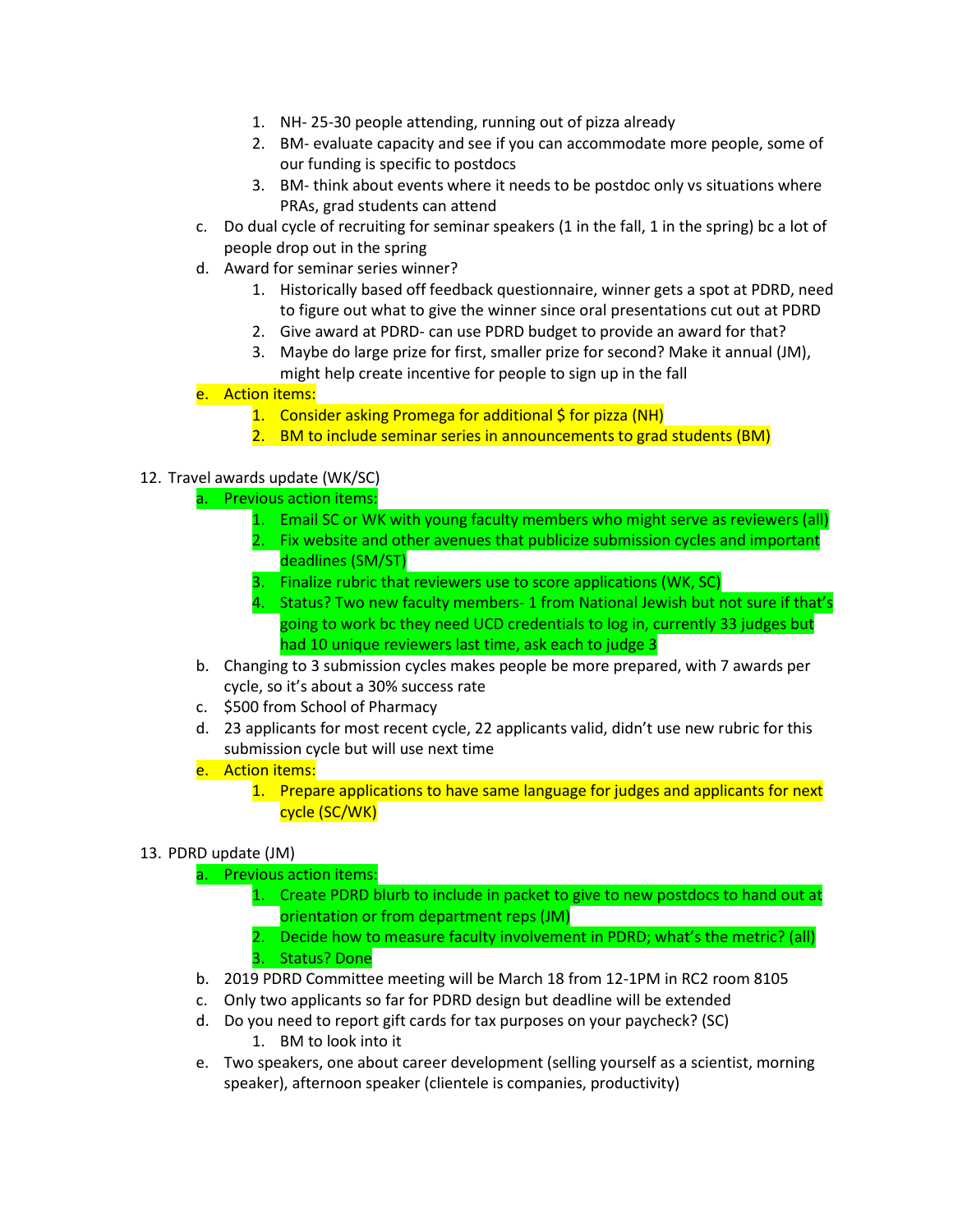- f. Decision to drop career panel and oral presentation spots based on what? (SC) feedback from last year
	- 1. JM- each year's committee can make the changes they want
	- 2. Deciding between 3-min thesis pres and gong show (helped out by EG) to promote science communication
- g. Breakfast networking event only for postdocs- speed networking, 15min per table
	- 1. Resources on campus, career options
- h. Action items:
	- 1. Create PDRD blurb to include in packet for new postdocs at orientation (JM)
	- 2. Decide on metrics for measuring faculty involvement in PDRD (all)
	- 3. Look into whether gift cards need to be reported for tax purposes/ how they affect paycheck distribution (BM)

### 14. Career day discussion (JM)

a. Previous action items:

## 1. None

- b. Need to partner with careers in science, other groups that do similar things
- c. BM- might be difficult to squeeze another event in plus workload to put it together
	- 1. Maybe start planning it next year- do career day and NPAW in one month with incoming exec council
	- 2. BM- career days reinforce the idea that someone will tell you what to do (instant gratification vs longer term effort)- needs to be part of the culture change that we are going on
	- 3. Partner with all the groups on campus- should be a stronger partnership particularly with grad student council
	- 4. Keep in mind the reality and the perception of how much time it takes to do these things- if you want to do something new and bigger, roll it into something you're already doing (expand vs. make something new)

# d. Action items:

1. None

### **Other PDA Projects:**

15. Orientation

# a. Previous action items:

1. Make a new Google sheet to track whose month it is to attend

2. Status? Done

- b. Action items:
	- 1. PDA continue to sign up to attend monthly orientations so it's not the same person all the time (all)

# 16. Town hall

- a. Previous action items:
	- 1. Reserve room (DR)
		- 2. Implement changes discussed at the executive council meeting into the charter (DR)
		- 3. Send amended charter for review to executive council members (DR)
		- 4. Status? Done